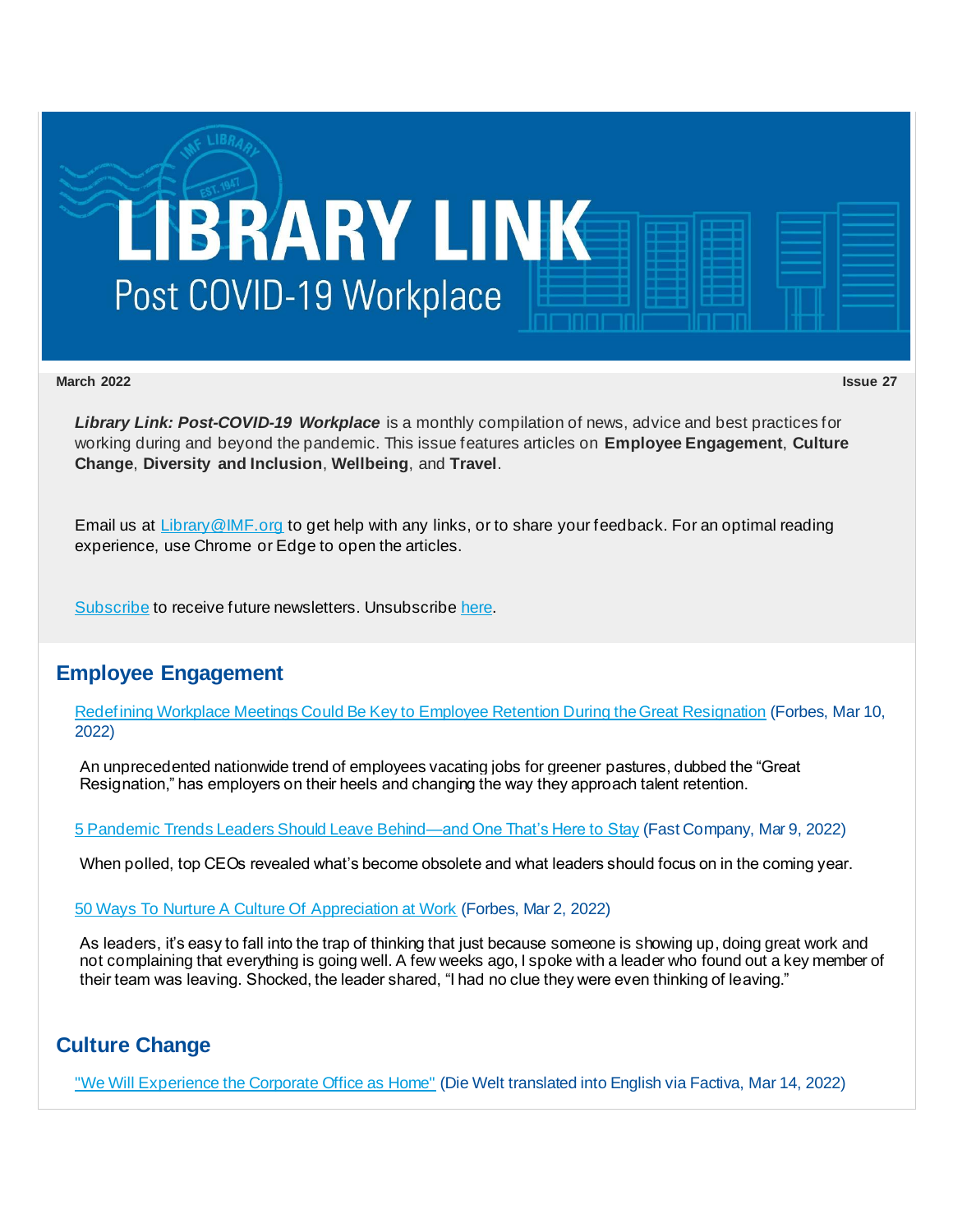Will we never return to the office? Has our understanding of work changed forever? A conversation with Julia Hobsbawm (Requires a Factiva login, [access instructions](http://t.imfconnect.imf.org/r/?id=h7251a9,346f89a,34765bc))

A Two-Year, [50-Million-Person Experiment in Changing How We Work](http://t.imfconnect.imf.org/r/?id=h7251a9,346f89a,34765bd) (New York Times via Factiva, Mar 10, 2022)

When over 700 people responded to The Times's recent questions about returning to their offices, as well as in interviews with more than two dozen of them, there were myriad reasons people listed for preferring work from home, on top of concerns about Covid safety. (Requires a Factiva login, [access instructions](http://t.imfconnect.imf.org/r/?id=h7251a9,346f89a,34765be))

[COVID Changed the World of Work Forever](http://t.imfconnect.imf.org/r/?id=h7251a9,346f89a,34765bf) (Scientific American, Mar 1, 2022)

People realized their jobs don't have to be that way.

#### **Diversity and Inclusion**

[Equal Pay Day 2022: The Gender Pay Gap May Get Bigger as Women Return to Work After COVID](http://t.imfconnect.imf.org/r/?id=h7251a9,346f89a,34765c0) (Fast Company, Mar 15, 2022)

The gap has narrowed by 2 cents since 2015, but it may get larger as women were disproportionately impacted by pandemic job losses.

[Women Can't Go Back to the Pre-Pandemic Status Quo](http://t.imfconnect.imf.org/r/?id=h7251a9,346f89a,34765c1) (Harvard Business Review, Mar 8, 2022)

Survey data collected in 2018 and 2019 from Harvard Business School graduates revealed that for women — and especially women of color — well-being at work was suffering long before the pandemic.

### **Wellbeing**

[How Managers Can Support Employees With Long Covid](http://t.imfconnect.imf.org/r/?id=h7251a9,346f89a,34765c2) (MIT Sloan Management Review, Mar 14, 2022)

Implementing workplace accommodations can help companies retain employees experiencing long-term effects from COVID-19 and other chronic illnesses.

[Is Hybrid Work the Worst of Both Worlds? Evidence is Piling Up That It Might Be](http://t.imfconnect.imf.org/r/?id=h7251a9,346f89a,34765c3) (Economist, Mar 8, 2022)

Hybrid work was meant to be the best of both worlds. Is it? After several false starts, office workers are returning to their desks--for good this time, employers hope. As covid-19 restrictions are scaled back, people must again get used to crowds.

### **Travel**

[How to Ease Back into Traveling for Work](http://t.imfconnect.imf.org/r/?id=h7251a9,346f89a,34765c4) (Harvard Business Review, Mar 14, 2022)

Transitioning back into business travel after the Covid-19 pandemic isn't as simple as buying a plane ticket. Individuals are having to remember how to pack efficiently, adjust to time zone changes, and modify their meeting schedules. Use these strategies to transition back into work travel.